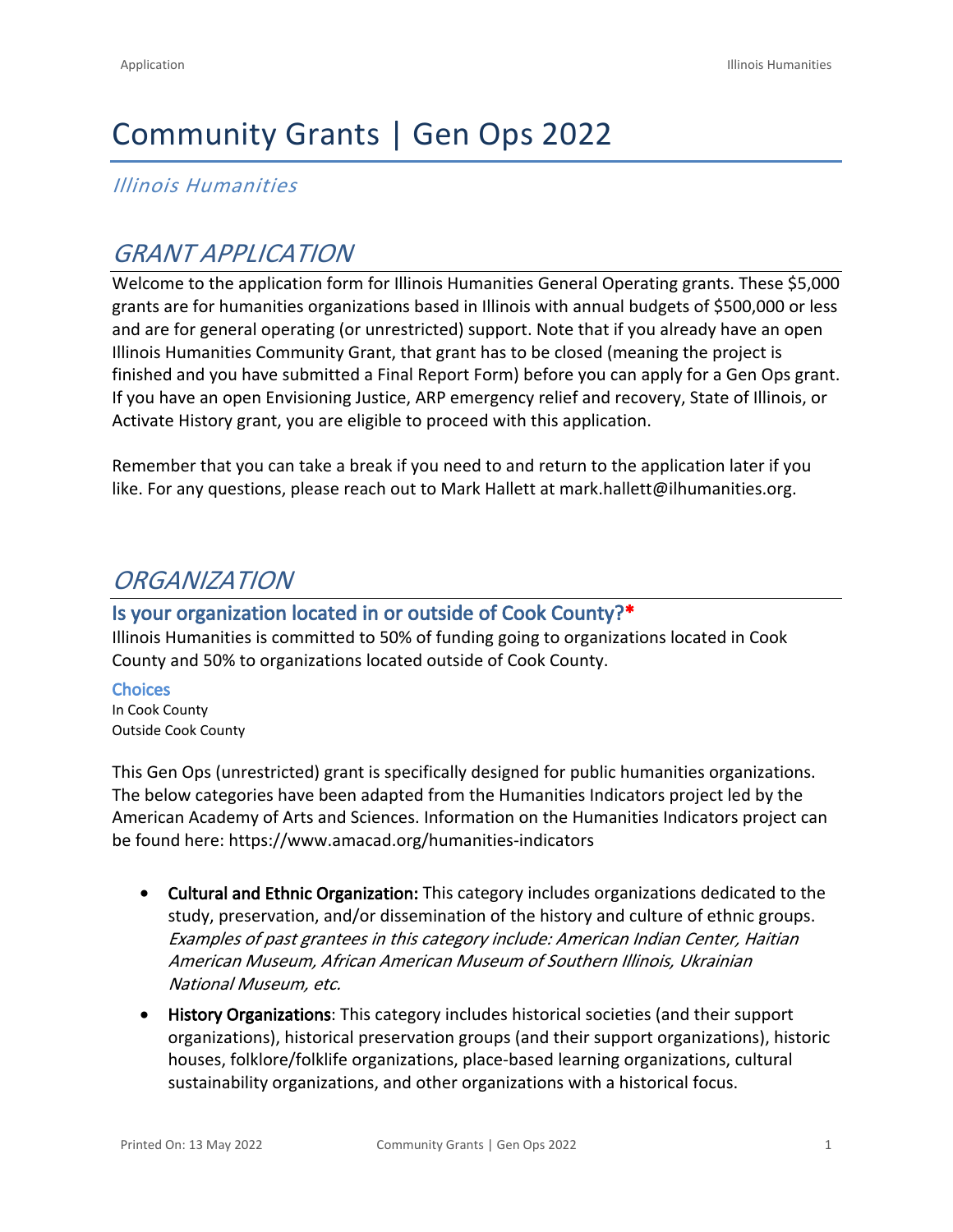Examples of past grantees in this category include: Bronzeville Historical Society, Bishop Hill Historic Site, Company of Folk, 1820 Col. Benjamin Stephenson House, etc.

- **Humanities Education:** Organizations that offer classes, seminar, and workshops in the humanities (which include but are not limited to literature, languages, history, philosophy, religious studies, art history, and interdisciplinary humanities programs – like ethnic studies, gender and sexuality studies, and American studies). Examples of past grantees in this category include: Prison + Neighborhood Arts Project, Chicago Freedom School, Chicago Humanities Festival, etc.
- **Humanities Museums:** This category includes organizations that acquire, preserve, research, exhibit, and provide for the educational use of works of art or objects/artifacts that are related to the study of humanities content. Examples of past grantees in this category include: Katherine Dunham Centers for Arts and Humanities, Ray Bradbury Experience Museum, American Writers Museum, Atlanta Public Library and Museum, Alton Museum of History and Art, etc.
- **Libraries and Archives:** These organizations include operating libraries and archives (excluding those that are purely science- and medicine-focused). Combination museumlibraries can be treated as museums or libraries. Examples of past grantees in this category include: Lithuanian Archives Project, Rebuild Foundation, Read/Write Library, Chillicothe Public Library, etc.
- **Media, Journalism, and Documentary Organizations:** Organizations that are committed to covering humanities themes and/or telling the stories, happenings, and histories of communities that are informed by the members of those communities, challenge predominant narratives, and/or nurture critical analysis of media. Examples of past grantees in this category include: 60 Inches from Center, South Side Weekly, Urbana-Champaign Independent Media Center, Kartemquin Educational Films, etc.
- **Consortiums, alliances, collectives of above-named groups.** Examples of past grantees in this category include: Chicago Cultural Alliance, Landmarks Illinois, Illinois Association of Museums, etc.

If you are a humanities organization, but do NOT fit into any of the above classifications, please contact Mark Hallett at [mark.hallett@ilhumanities.or](mailto:mark.hallett@ilhumanities.org)g, so that we can discuss your organization type and whether you will qualify for a general operating grant or should apply for a humanities project grant through our Community Grants program.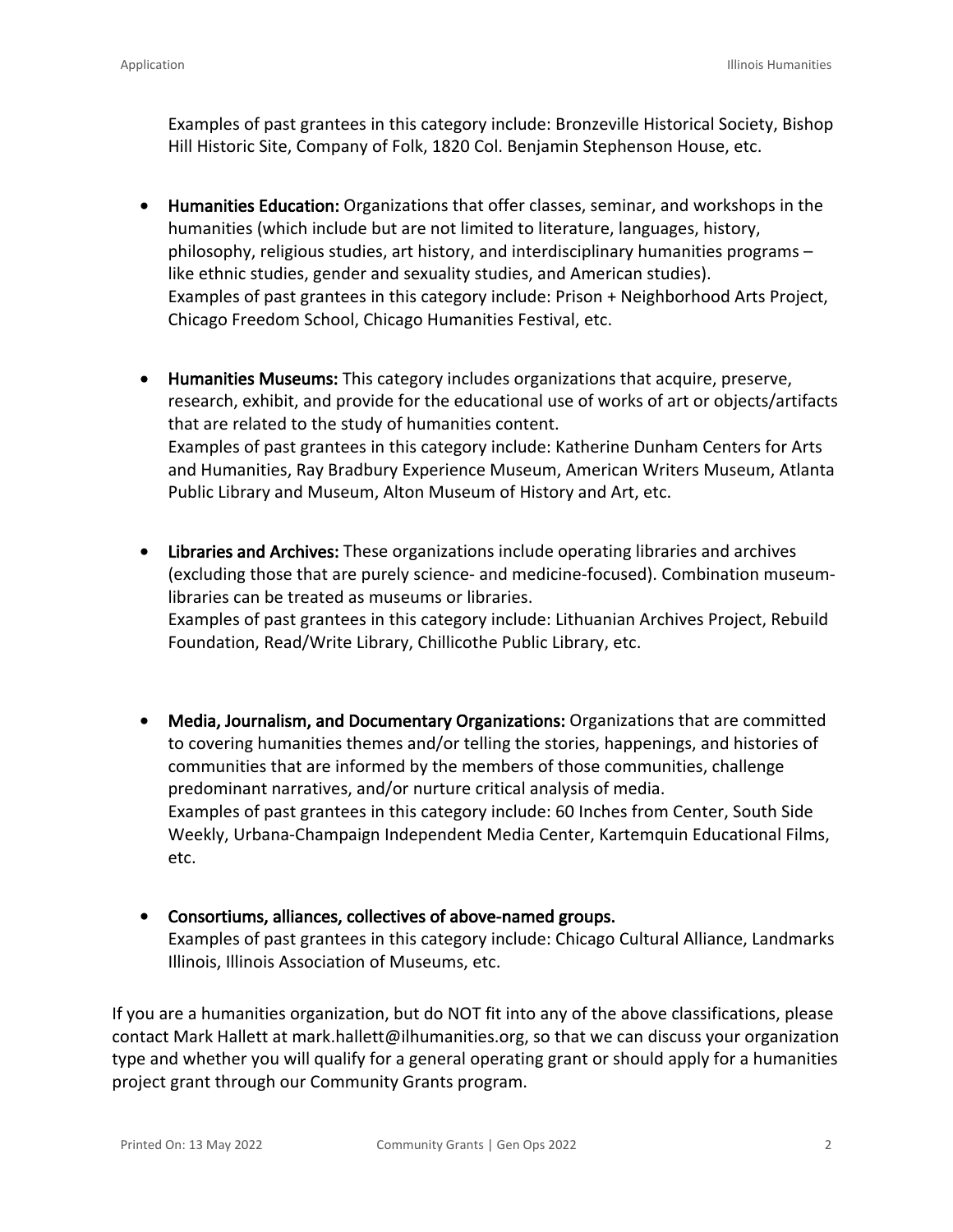### **Which humanities category best describes your organization?\***

If your organization is not a humanities organization, then you are not eligible for a general operating grant in this round and might consider applying for a project grant under the [Community Grants c](https://www.ilhumanities.org/program/vision-action-and-multiplier-vam-grants/)ategory in another cycle.

#### **Choices**

Cultural and Ethnic Organizations History Organizations Humanities Education Humanities Museums Libraries and Archives Literature Organizations Media, Journalism, and Documentary Organizations Consortiums, alliances, collectives of above-named groups

### **How did you learn of this grants opportunity?\***

Check all that apply:

#### **Choices**

Illinois Humanities newsletter Illinois Humanities website Illinois Humanities social media Word of mouth Another source:

## **If you chose "Another source" for the above question, please explain here:**

*Character Limit: 250*

#### **Is your organization a tax-exempt nonprofit?\***

- **Choices**
- Yes No

#### **What is your organization's DUNS Number?\***

You do not need a Data Universal Numbering System (DUNS) number to apply, however, one is required to receive funding. Please visit grant.gov to request a free DUNS number if you do not have one.

*Character Limit: 50*

#### **What is your organization's annual operating budget?\***

This Gen Ops (unrestricted) grant is specifically designed for public humanities organizations that have budgets of \$500,000 or less.

*Character Limit: 20*

#### **How many full-time staff members does your organization have?\***

*Character Limit: 20*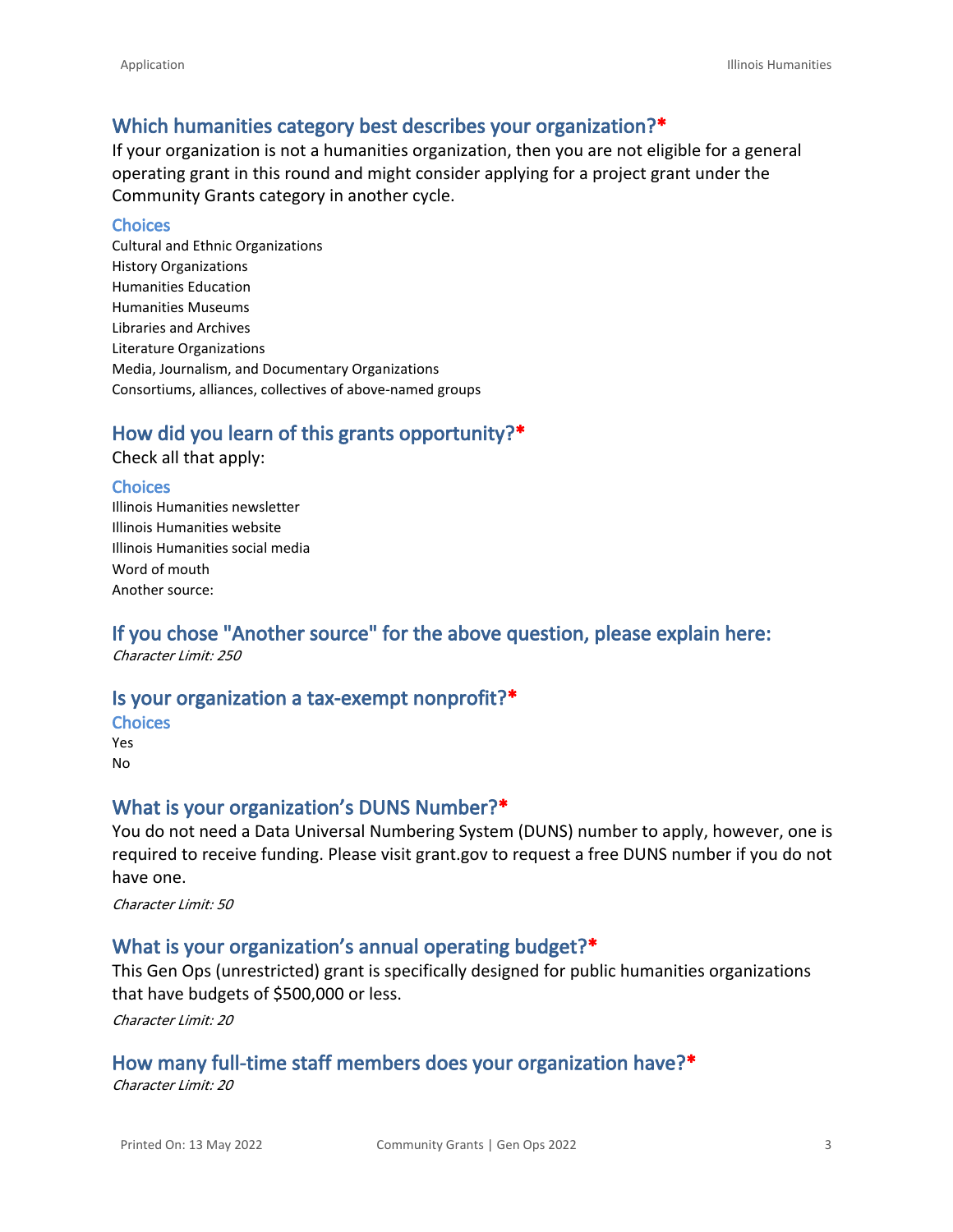## **How many part-time staff members does your organization have?\***

*Character Limit: 20*

#### **Please provide a brief history of your organization.\***

Include for example the year it was founded, its mission, a brief history with major highlights, etc.

*Character Limit: 1000*

#### **What are your organization's three leading sources of funding in a typical year?\***

Please be specific about your typical sources of income including grants, donations, and other revenue sources.

*Character Limit: 500*

#### **What do you consider your organization's greatest strengths or assets?\***

When you think of your organization, its programs, staff, or volunteers, what do consider really compelling or unique about what you bring to your community?

*Character Limit: 1000*

#### **Please select up to THREE key discipline categories targeted by this project:\***

We recognize that the disciplines indicated here might not align exactly with what you're planning. In such cases, please select the closest approximation(s).

#### **Choices**

African American/Black Studies American Studies Anthropology/Archaeology Architecture Art History & Criticism Studies Asian American Studies Classics Communications Comp. Religion/Religious Studies Cultural Anthropology Economics Ethnic Studies Film or Cinema Studies Folk Arts & Folklore Foreign Languages/Literature Gender & Women's Studies Historical & Cultural Geography History Interdisciplinary Studies International Studies Jurisprudence Latin American Studies Latina/x or Chicana/x Studies LGBTQ/Queer/Sexuality Studies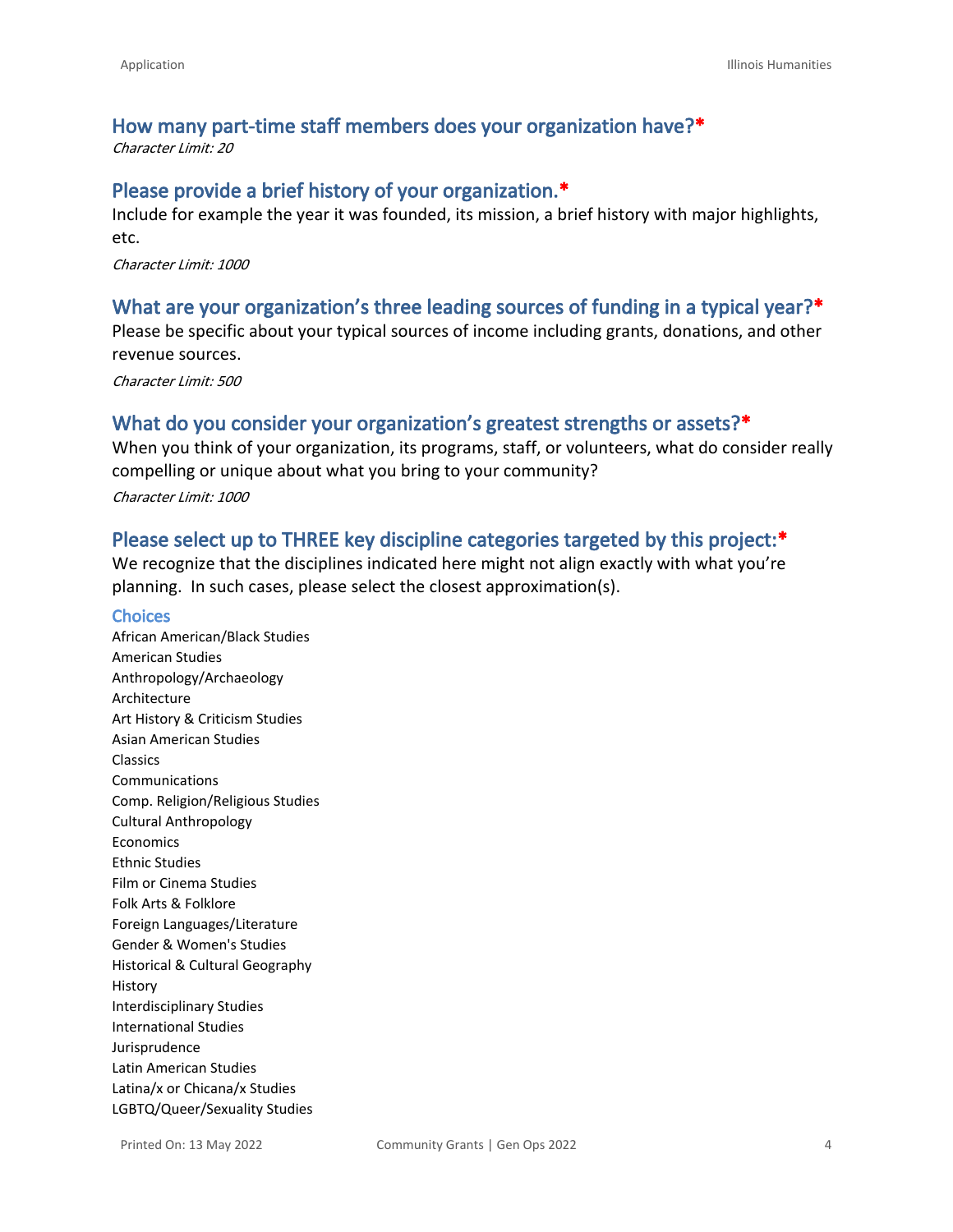Linguistics Literature Media/Journalism Middle Eastern Studies Philosophy Political Science Public Humanities Sociology **Other** 

#### **If chosen "Other" for discipline, please explain:**

*Character Limit: 250*

To be more aware of our partner organizations, we'd like to ask a few questions about your organization's demographics.

**Please indicate the race/ethnicity of your executive director:\***

*Character Limit: 250*

#### **Please indicate the gender of your executive director:\***

*Character Limit: 250*

#### **What percentage of your permanent staff is people of color:\***

If there are no permanent staff, please indicate as "N/A"

*Character Limit: 250*

## *PROGRAMS*

#### **What are your most significant planned programs for 2022-2023?\***

Please provide the names of a leading program or programs and a 1-2 sentence description of each.

*Character Limit: 1000*

## **How many people does your organization engage with or serve in a typical**

**year?\*\***

Please estimate and provide a brief description.

*Character Limit: 250*

#### **Who does your organization serve?\***

#### **Choices**

All Ages All Ethnicities and Races American Indian or Alaska Native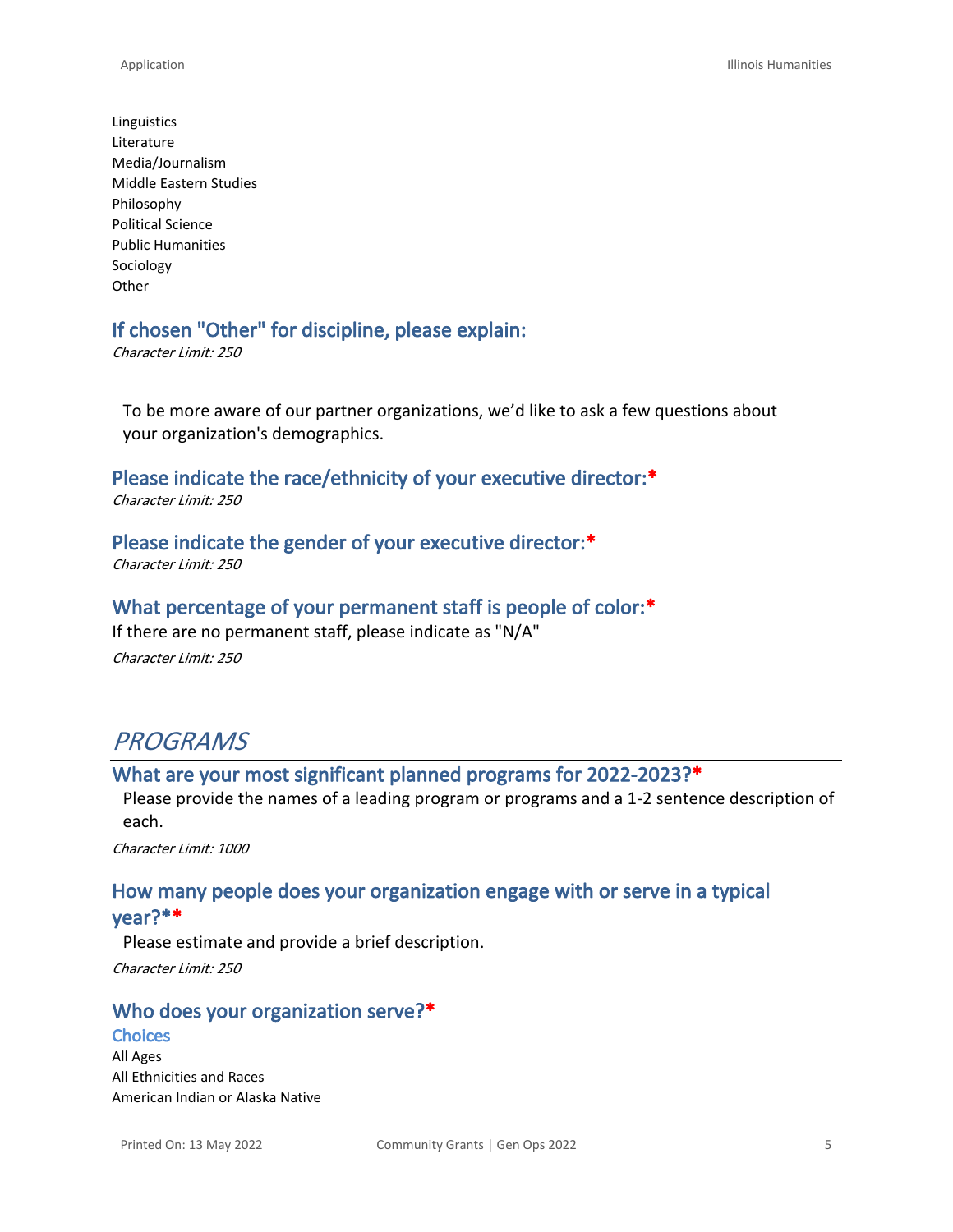Artists, Collectors, Etc. Asian Black Business/Corporate Community Leaders Court-Involved/Incarcerated Faith Leaders Folklorists General Audience Government Employees Guardian/parent Health Care Workers Hispanic or Latinx Immigrant/Refugee Labor Group/Blue Collar LGBTQIA Community Low Income/Working Poor Native Hawaiian or Other Pacific Islander Partner Policy Makers Post-secondary | College Post-secondary | Graduate Returning Citizens/Formerly Incarcerated Rural **Scholars** Senior Citizens/Elders Social Service Providers Students/Youth | K-12 Teachers/Educators | K-12 Teachers/Educators | Post-Secondary Towns & Villages Urban Veterans West Asian/North African White Women Working Class Young Adults | 18-24 **Other** 

### **If chosen "Other" for audience, please explain:**

*Character Limit: 250*

#### **Does your organization prioritize any of the following communities?\***

Check all that apply. If you are a public serving organization, like a public library, then please only choose specific communities that you prioritize outreach and programming for.

**Choices** Communities of color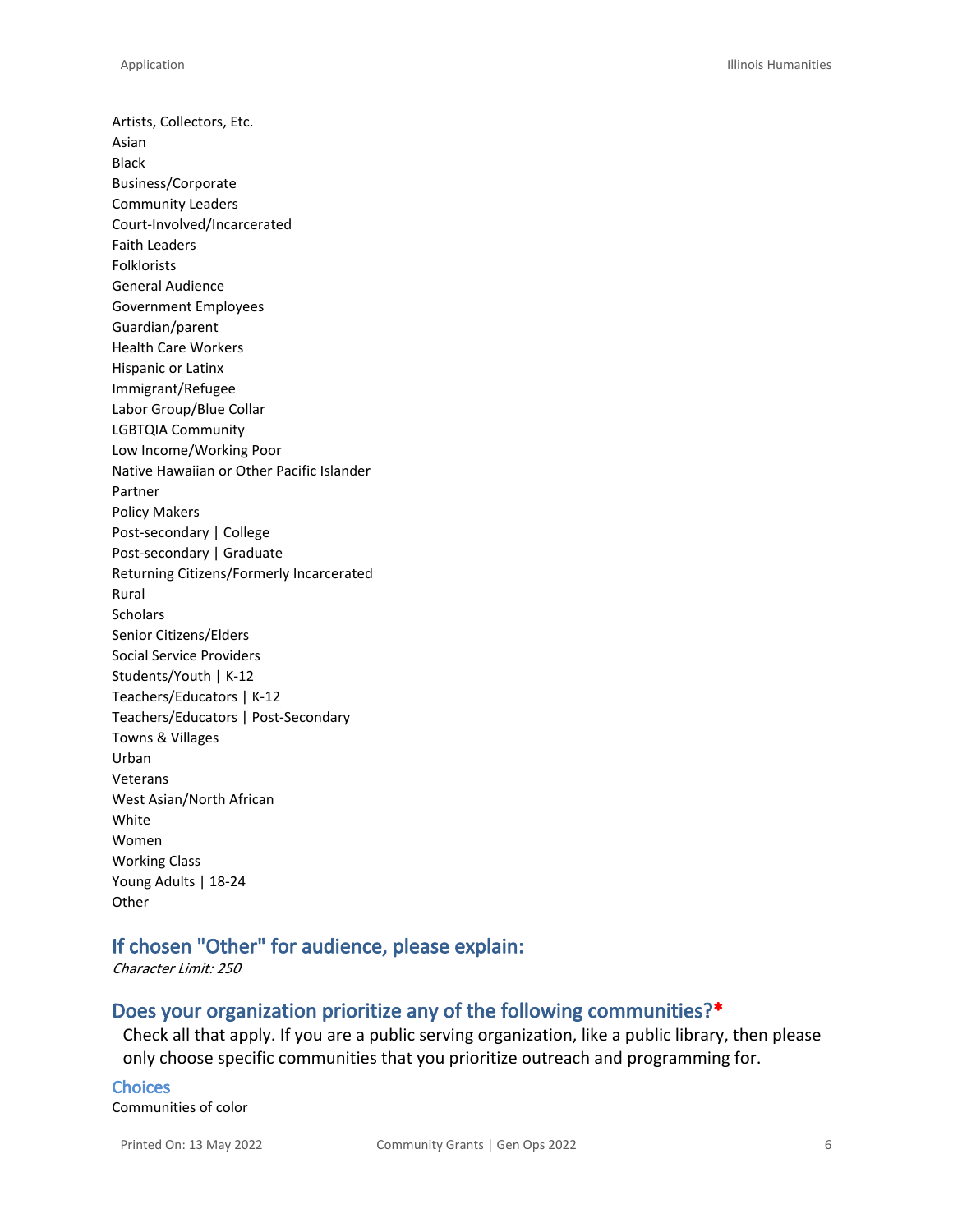Communities highly impacted by mass incarceration Low-income individuals (defined as living at or below 150% of the Federal Poverty Guideline) Rural communities None of these communities

## **Would you describe your community as being historically disinvested or economically under-resourced?\***

**Choices** Yes No

#### **If chosen "Yes" above, please explain:**

*Character Limit: 250*

## *FUNDING INFORMATION*

## **In what ways was your organization affected by the economic impacts of the COVID-19 pandemic?\***

Select all that apply.

- **Lost Revenue:** Significant total projected revenue was lost because of canceled programs since March 2021.
- **Losing Space:** We came close to losing (or lost) our space because we could not make our monthly rent, mortgage, or utility payments.
- **Staff Layoff:** We nearly had to lay off (or in fact laid off) one or more staff members because we could not make payroll.
- **Risk of Permanent Closure:** We considered permanently closing our organization as a result of COVID-19.
- **Use of Savings/Reserve**: We had savings before COVID-19 and have had to spend some in order to meet expenses.

#### **Choices**

Lost Revenue Losing Space Staff Layoff Risk of Permanent Closure Use of Savings/Reserve **Other** None of the Above

## **If chosen "Other" for impact, please explain:**

*Character Limit: 250*